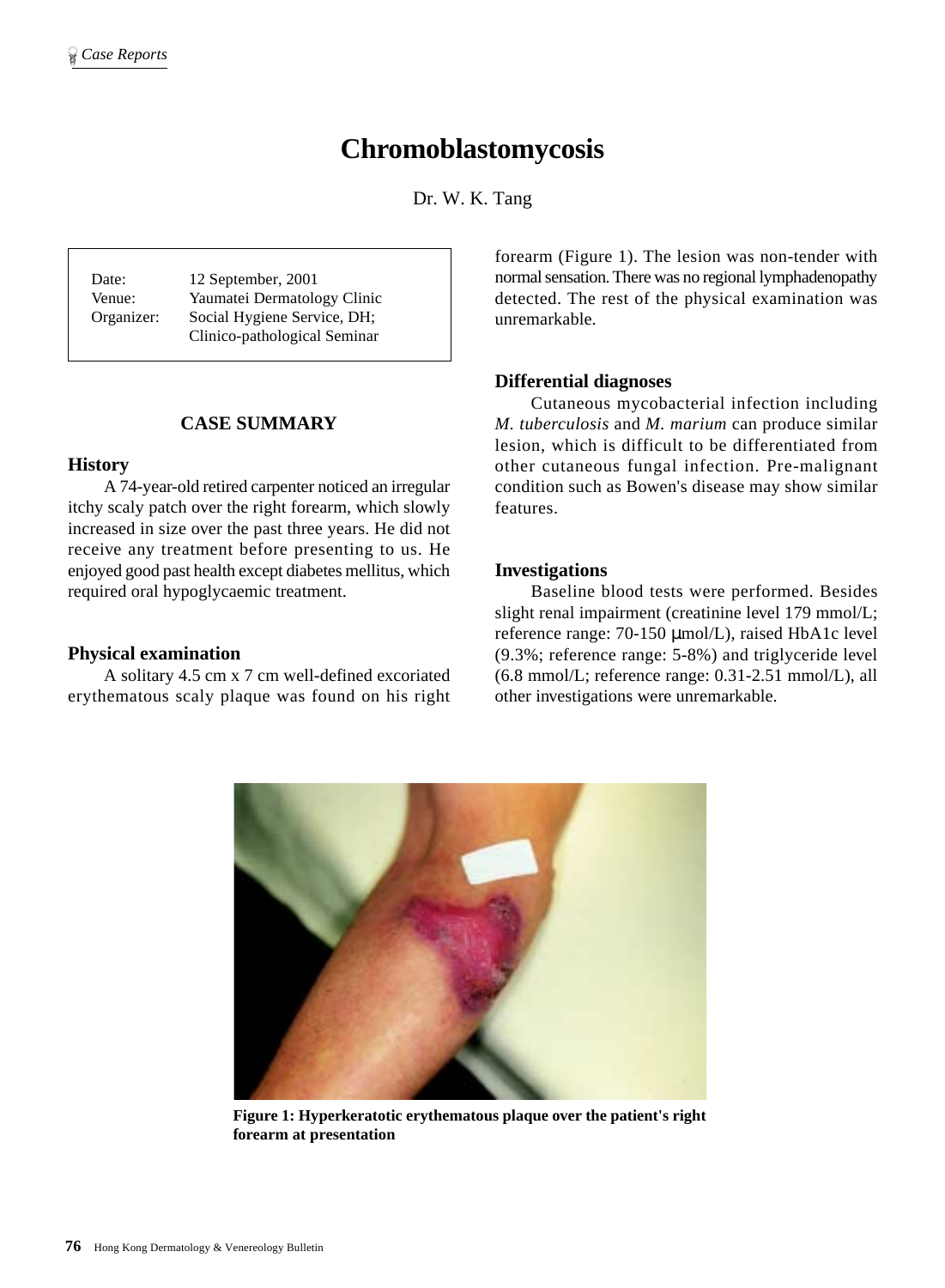A skin biopsy was performed which showed patchy parakeratosis, irregular acanthosis with focal pseudoepitheliomatous hyperplasia. The upper dermis showed suppurative granulomatous inflammation containing foreign body giant cells. A few brownish fungal spores were present within the giant cells. There was no evidence of malignancy. This histological finding was suggestive of chromoblastomycosis. It was confirmed by tissue culture which yielded Fonsecaea pedrosoi. The mycobacterium culture was negative.

## **Diagnosis**

The patient suffered from chromoblastomycosis.

# **Treatment and progress**

The patient was put on oral itraconazole 200 mg daily with good response. The lesion regressed in size dramatically about one month after the anti-fungal therapy was started (Figure 2).

# **REVIEW ON CHROMOBLASTOMYCOSIS**

Chromoblastomycosis is an uncommon chronic deep fungal infection of the skin. Even though it is regarded as a deep fungal infection, it usually localizes to the skin without systemic involvement. Thus it is actually the most "superficial" type of all deep fungal infections.

## **Aetiology**

Aetiologic agent is a small group of dermatiaceous (pigmented) fungi. At least five species of fungi have been recognized to cause chromoblastomycosis: Cladosporium carrionii, Fonsecaea compacta, Fonsecaea pedrosoi, Phialophora verrucosa, and Rhinocladiella aquaspersa. Cladosporium carrionii and Fonsecaea pedrosoi are responsible for most of the cases.<sup>1</sup> These fungi can be found in vegetation, decaying wood or soil. The infection is thought to be secondary to trauma or autoinoculation.

Since our patient used to be a carpenter, wooden spike injury is not uncommon and inoculation of the pathogen might occur during his work.

# **Epidemiology**

Chromoblastomycosis is primarily a disease of tropical or subtropical regions. It is endemic in Madagascar, but cases have been reported from temperate climates as well.



**Figure 2: One month after the patient was put on antifungal treatment. The lesion was reduced in size and flattened**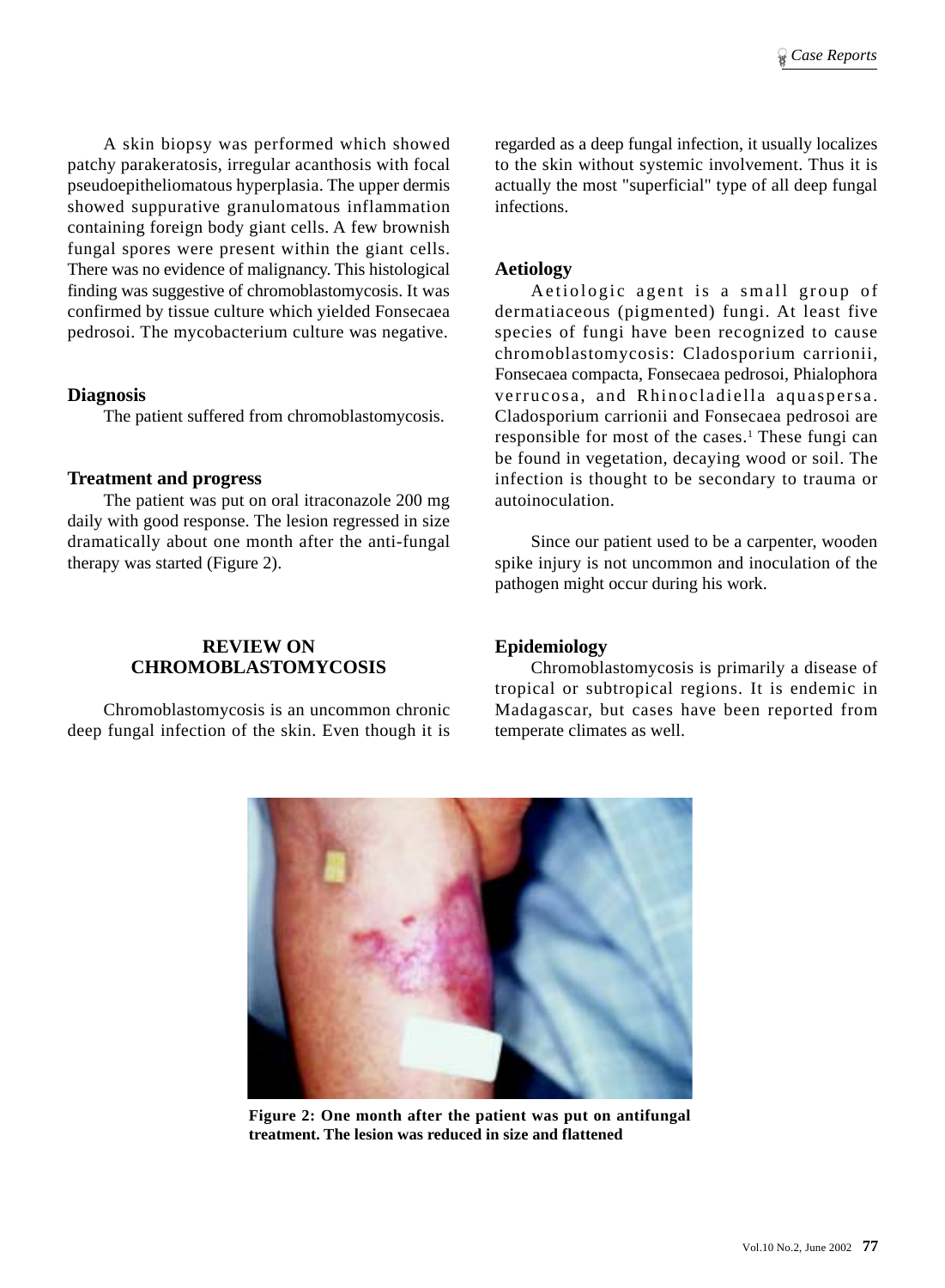# **Clinical features**

Chromoblastomycosis usually presents as slow growing solitary lesion on the extremity. Nodular and tumorous lesions are the most common forms, followed by warty and cicatricial lesions. The plaque type in our patient is the least common presentation.<sup>2</sup> Lesions are often pruritic but non-tender. There is usually no systemic symptom.

## **Differential diagnosis**

Chromoblastomycosis should be differentiated from tuberculosis, leprosy, mycetoma, blastomycosis, leishmaniasis and tertiary syphilis. Tuberculosis and leprosy can present as skin nodules or ulcer, while tertiary syphilis is a great mimic of various skin diseases. However, the clinical and microscopic findings are diagnostic.

## **Investigation**

Diagnosis can be confirmed by examination of the lesion with 10-20% KOH preparations or by skin biopsy to look for the sclerotic bodies.

#### *Mycology*

Tissue culture provides the definitive diagnosis. The colonies are usually olive green-brownish black in colour with woolly to velvety texture. They are initially flat and later become a convex cone with protruding centre.

The hyphae are septated, branched and brown in colour. In Fonsecaea, the conidiophores are septated and erect. The distal end of the conidiophore develops swollen denticles that bear primary single-celled ovoid conidia. Denticles on the primary conidia support secondary single-celled conidia that may produce tertiary conidia. But long chains are not formed. Fonsecaea compacta forms compactly arranged conidial chains.

The sclerotic bodies, also called Medlar bodies or copper-pennies, are actually an adaptive tissue form of the fungi. The fungus phenotypically arrested between the yeast and hyphal stages. Their size ranged from 5 to 15 µm. They are golden-brown in colour, and their thick

wall has internal septa. They may appear singly or in chains and clusters within giant cells as well as free in the tissue. This form of fungus is characterized by its persistent viability. It has been found that the sclerotic bodies remain viable after isolated from the host for up to 18 months.<sup>3</sup>

## *Histology*

The histology may show hyperkeratotic, pseudoepitheliomatous hyperplasia and keratolytic microabscess formation in the epidermis. The sclerotic bodies may occur either within macrophages and giant cells or extracellularly. These histological features are independent of the species of causative organisms.

## **Clinical course**

The disease tends to be chronic and progressive up to many years. Late complications include local destruction, secondary bacterial infection, lymphoedema and development of squamous cell carcinoma.

## **Treatment**

Surgery is one form of treatment for those refractory to other non-aggressive therapy. As the disease is usually advanced at presentation, wide surgical excision is not feasible in most cases. Moreover, it is difficult to assess an adequate margin.

Physical treatment modalities such as local thermotherapy, cryotherapy, electrosurgery and radiation have the advantage of relatively short duration of therapy and non-expensive. Their efficacies are largely anecdotal. Evidence of clinical study is lacking.

Among systemic anti-fungal agents, 5 fluorocytosine is most effective in Fonsecaea pedrosoi and it works synergistically with amphotericin B.<sup>4</sup> High dose oral amphotericin B alone had been tried (3 gm/ day) with conflicting results.<sup>5</sup> In view of the relatively benign course of the disease and side effects associated with high dose amphotericin B, only a few authors would recommend it as the first line treatment in chromoblastomycosis.